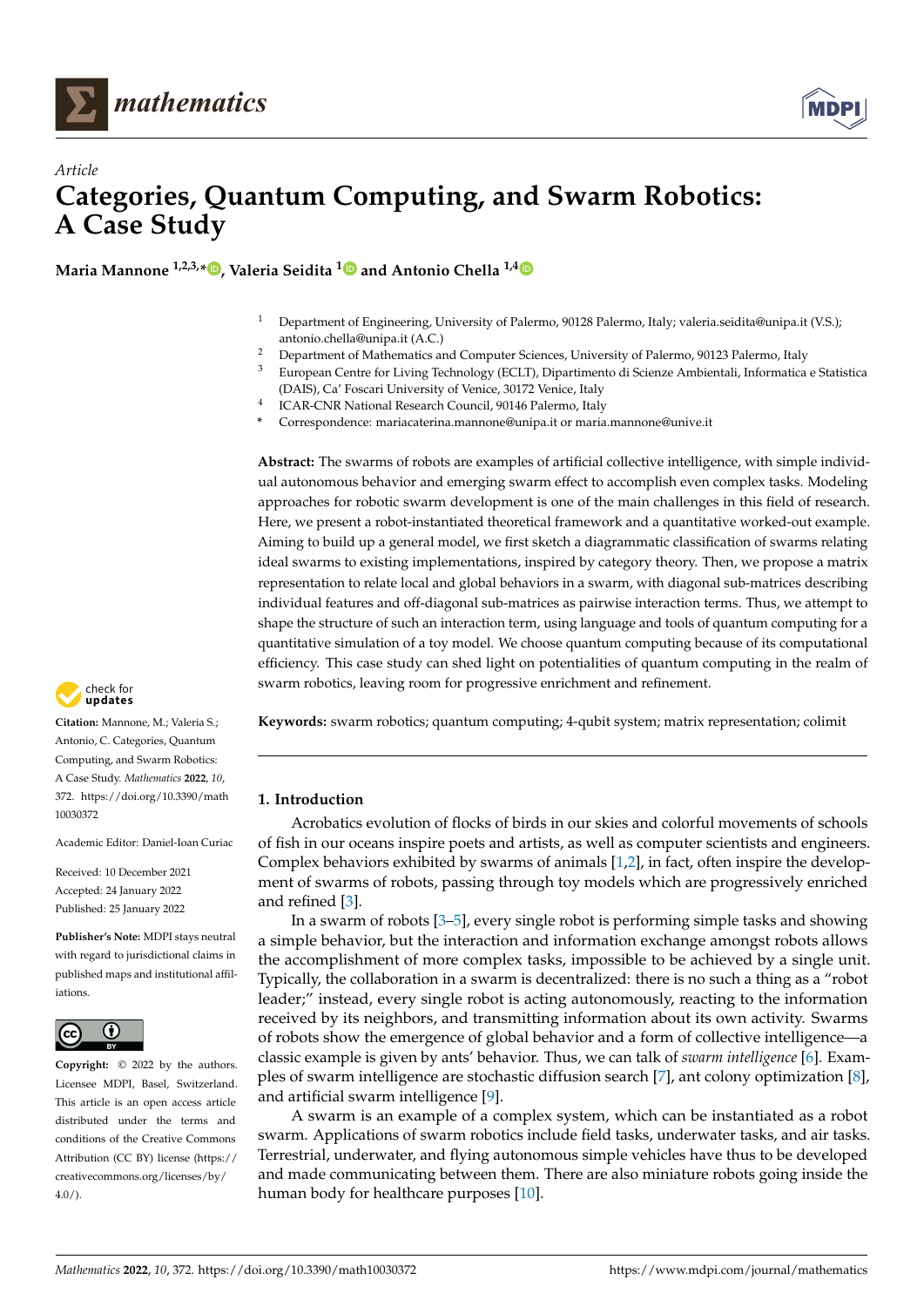From an engineering point of view, the connection between local behavior (single or subgroups of robots in a swarm) and the global behavior of a swarm is not trivial. Some existing research exploits particle analogies from physics, with a microscopic behavior described by Langevin equation, and a macroscopic behavior formalized through the Fokker–Planck Equation [\[3\]](#page-9-2). A great inspiration source for mathematical modeling is also given by quantum mechanics and related quantum computing.

Recently, the widespread interest in quantum computing [\[11\]](#page-9-9), motivated by its computational power [\[12\]](#page-9-10) and formal elegance is influencing several fields of research, e.g., quantum computing has recently been applied to machine learning for artificial intelligence [\[13\]](#page-9-11). In a recent study [\[14\]](#page-9-12), fuzzy logic is applied to a swarm of robots. Quantum logic can be considered as a particular case of fuzzy logic [\[15\]](#page-9-13).

Some first applications of quantum computing to swarm robotics exploit evolutionary methods inspired by particle modeling dynamics and involving Monte-Carlo simulations [\[16\]](#page-10-0), and the strong hypothesis of entanglement between swarm robots [\[17\]](#page-10-1).

Quantum applications to robots are a flourishing research field. With the exceptions of some pioneering works, quantum applications to swarm robotics appear instead as a largely unexplored domain. Another gap is the lack of simple connections of robotics, and in particular of swarm robotics, with quantum computing at and fundamental level. A closely-related research [\[18\]](#page-10-2), in fact, focuses on a single agent rather than on a swarm of robots.

The use of quantum computing is inspired by core ideas and discoveries in basic quantum mechanics, with energy quantization, state superposition, destructive measurement. Physics Nobel prize Richard Feynman had already hypothesized that the application of quantum principles to computer science could have enabled the construction of more powerful computers [\[11\]](#page-9-9). In quantum computing, the information units 0, 1 are identified with the ground and excited states of a (hydrogen) atom, respectively. Quantum computing makes use of reversible logic gates, in analogy with invertible quantum operators. The use of quantum computing is mainly motivated by computational increased efficiency. This is a flourishing research area, and thus, a connection with quantum computing can strengthen other fields of research.

In our contribution, we aim to create a general theoretical approach for interacting multi-entities with an emerging swarm behavior. As an instance of complex models with swarm behavior, we focus on robots, defining interaction terms as submatrices of the swarm matrix. As an example of an interaction term, we create a toy model with two robots, modeling robots' behavior through a quantum circuit.

In fact, in this article we aim to address the issue of the connection between macro- and micro-behaviors in a swarm of robots, crucial for swarm modeling, by using nested matrices and the basics of quantum computing. While we choose to focus on robots, our methodology is meant to be more general: in fact, we model relationships between information exchange and behavior of interacting simple entities, showing an emergent behavior.

First, we discuss a framework to describe the progressive "embodiment" of the swarm idea, from an ideal swarm to a particular system.

Second, we propose a swarm description in terms of nested matrices describing single robots' behaviors and their interaction. In fact, we can translate the swarm condition into a matrix structure. While in [\[17\]](#page-10-1) there is a matrix where all elements (robots) are entangled, here we relax this hypothesis, and we include terms describing autonomous behavior of robots, distinguishing them from the off-diagonal terms for robots' interactions. A swarm can be described by a block matrix, where the sub-matrices along the main diagonal describe the behavior of isolated robots, and the other sub-matrices indicate the interactions between them.

Third, we work out a simple example with two robots, formalized through four quantum qubits (where the qubit is the quantum information unit), discussing the obtained results.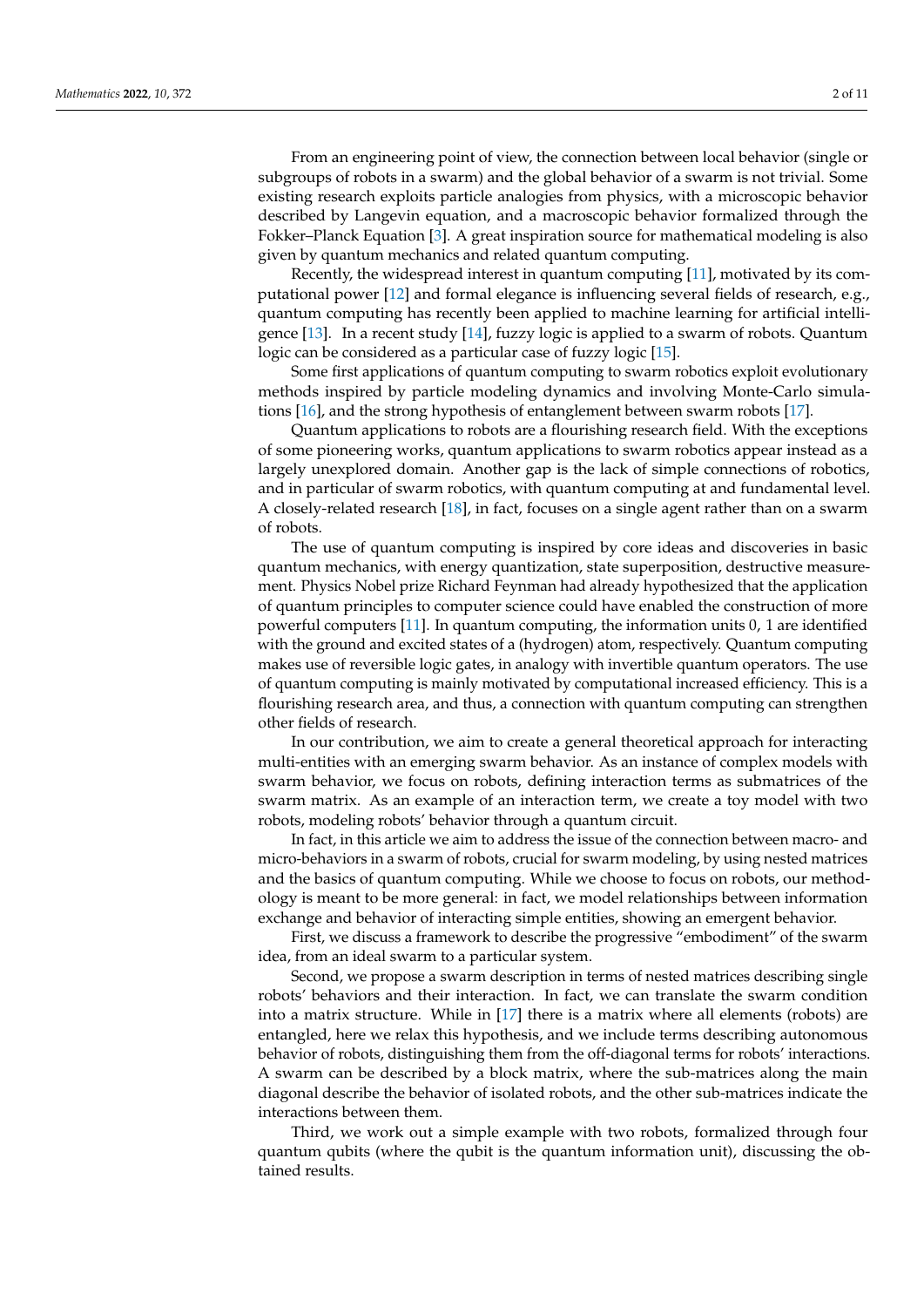The experiments with the quantum circuit (corresponding to the truth table of Table [1\)](#page-5-0) are set up by typing the provided code (Section [2\)](#page-3-0) on IBM Quantum Composer and running it through a simulator (e.g., QASM simulator) or an IBM-owned quantum computer (e.g., the computer in Bogotà), to which the circuit has been remotely sent. We initialize input qubits through suitable quantum gates (Hadamard, Not, and Ry in our study). Each experiment consists of 1024 shots of the code. The population for each output state is indicated in Table [2.](#page-8-0)

The article is organized as follows. In Section [1.1,](#page-2-0) we summarize the key concepts of swarm robotics. In Section [2,](#page-3-0) we provide details on the mathematical formalization of the core idea, introducing the 4-qubit case study. In Section [3,](#page-7-0) we present our results. In Section [4,](#page-8-1) we summarize our study and envisage possible research developments.

#### <span id="page-2-0"></span>*1.1. Swarms of Robots*

Swarm robotics is an application of swarm intelligence [\[6](#page-9-4)[,19\]](#page-10-3) to robotics. The core idea of this discipline is the reference to social insects behavior. In fact, robots in a swarm are meant to autonomously coordinate to achieve complex goals. Organisms in a natural swarm use simple rules to govern their behavior. Every single organism in a swarm can perform a few simple actions. Communication and interaction with other organisms in the swarm enable the achievement of complex goals, e.g., heavy prey transporting, foraging, or massive and complex structures building. An intuitive definition of swarm robotics is the following: *swarm robotics is the study of how a large number of relatively simple physically embodied agents can be designed such that a desired collective behavior emerges from the local interactions among agents and between the agents and the environment* [\[20\]](#page-10-4).

A swarm of robots is constituted by a set of interacting robots, individually performing a simple job, and collectively achieving a complex task [\[3,](#page-9-2)[4\]](#page-9-14). A complex task is achieved through task partitioning. Swarms of robots show self-organizational properties. The *swarm behavior* is considered as an emerging property. A swarm of robots is characterized by redundancy (the lack of a unity connection does not affect the whole behavior), flexibility (no specialization is required), and scalability (the control algorithms do not depend upon the size of the swarm). In swarm robotics, we can distinguish between a *micro* level and a *macro* level. The micro-level concerns the local behavior, describing single unities and pairwise interactions. The macro-level concerns global behavior, that is, the behavior of the whole swarm [\[3\]](#page-9-2).

## <span id="page-2-1"></span>*1.2. Ideal Swarms*

In Section [2,](#page-3-0) we introduce the concept of an *ideal swarm* of robots. The ideal swarm is ontologically different from any feasible swarm: it is an abstraction. It can be visualized as a swarm of robots that:

- Can work in whatever scenario (e.g., on the ground, underwater, on-air);
- Can adapt to any possible adverse condition (during a storm, after an earthquake, a tsunami, an avalanche);
- Is able to communicate in any imaginable way (though laser, infrared light, visible light, radar, sonar);
- Is ready for whichever task (e.g., search and rescue, object retrieval, stacking together to perform a more complex task).

It is impossible to envisage such a swarm or conceive any similar implementation.

In a nutshell, swarm conditions are relationships between individual behaviors of single robots and the overall actions of the swarm. Complex swarm behavior is supposed to emerge from simple individual actions and, as in our model, simple pairwise interactions. Differences in modeling between swimming [\[21\]](#page-10-5), flying [\[22\]](#page-10-6), and walking swarms [\[23\]](#page-10-7) intuitively reside on locomotion features and target scenarios to which robots should be adapted.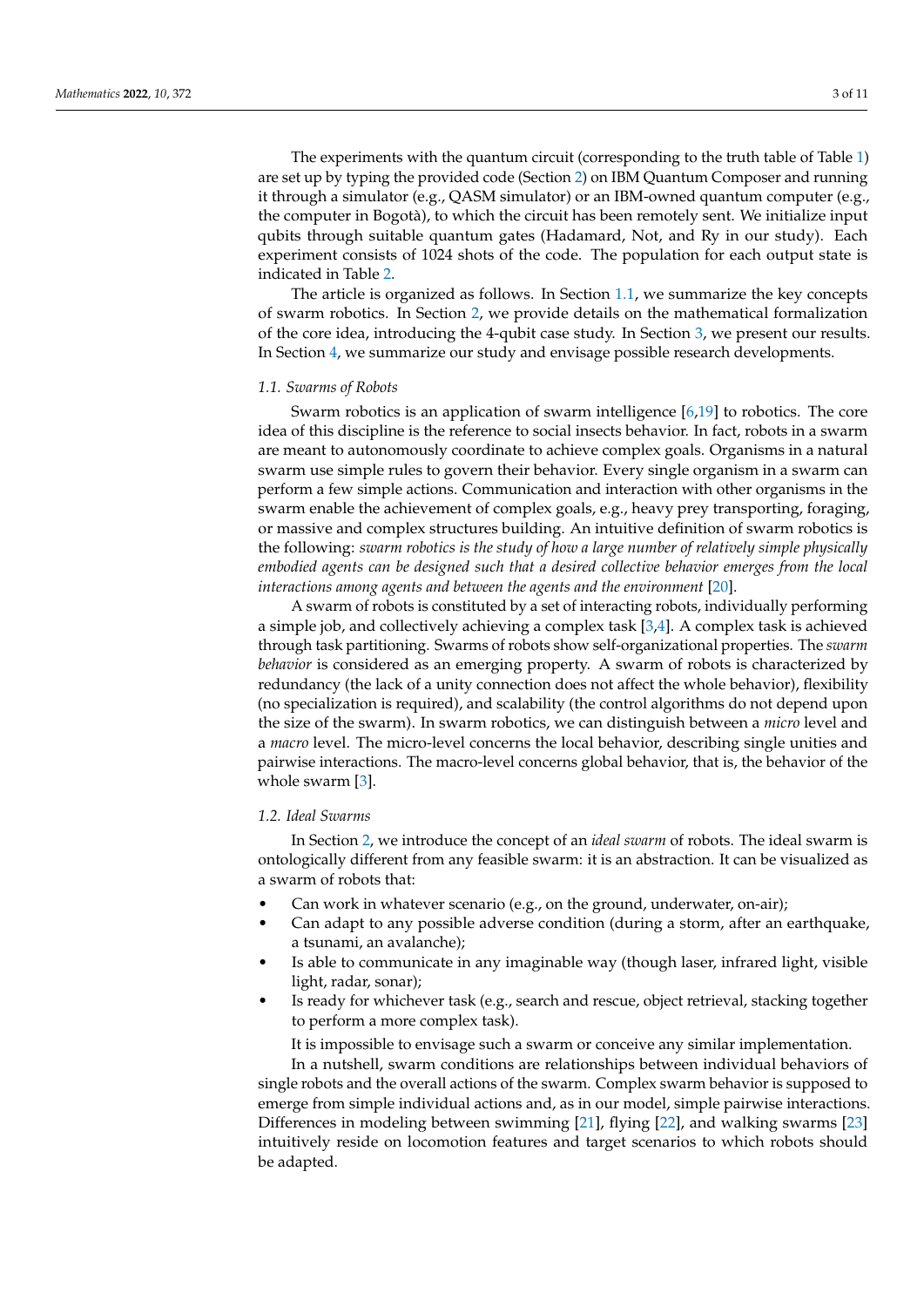#### <span id="page-3-0"></span>**2. Theoretical Framework and Methods**

In this article, swarm conditions become conditions on matrices. Let us consider an ideal swarm (Section [1.2\)](#page-2-1); we can call it  $S$ . It can be obtained as an idealization from a general yet feasible swarm structure; let us call it S. Such a general swarm can be specialized into main typologies of swarms, such as *swimming swarms*, *flying swarms*, and *walking swarms*. Each one of these three classes can be distinguished into more and more specific swarms, toward existing swarms, made of simple and cheap robots, which communicate between them and collaborate to perform tasks.

<span id="page-3-1"></span>

Moving downward in the diagram of Equation [\(1\)](#page-3-1) we get a progressive embodiment of the general idea, toward specific realizations of swarms of robots. Vice versa, the upward paths leads to a progressive abstraction. This diagram can be compared with the species classification in biology, which has been formalized through the concept of *colimit* in Category Theory [\[24\]](#page-10-8). In [\[25\]](#page-10-9), emergence of species similarities are shown through convergence of arrows. Here, emergence of similarities in swarm behaviors can also be thought of as arrows convergence. In fact, diagram [\(1\)](#page-3-1) is shaped as a colimit construction. We can have emergent behavior similarities while comparing swarms between them, but also regarding the very definition of a swarm itself: the swarm behavior is more than the sum of single robots' movements.

In diagram [\(1\)](#page-3-1), horizontal comparisons are comparisons across swarms with the same degree of abstraction. The comparison between two swarms  $S^j$  $A$ <sup>*, S*<sup>*j*</sup><sub>*A*</sub></sup>  $B_B$ <sup> $\prime$ </sup> belonging to the category *flying swarms* is performed through suitable morphisms  $h_{A,B}$  :  $S_A^f \rightarrow S_B^f$ *B* . The comparison between characteristics of the category of *flying robots, S<sup>flying</sup>*, with the characteristics of the category of *swimming robots*, *S swimming*, is represented by the arrow  $l_{f \to s}$  :  $S^{flying} \to S^{swimming}$ . Letter *F* between specific swarms of a category *flying* and swarms of a category *swimming* indicates a functor (a generalization of functions, mapping points of a category into points another category, and morphisms of a category into morphisms of another category). While it is not indicated here for reasons of graphical clarity, F also maps  $h_{A,B}^f\to h_{A,B}^s$ ,  $h_{B,C}^f\to h_{B,C}^s$ , and  $h_{A,C}^f\to h_{A,C}^s$ .

Given an ideal swarm  $S$ , here treated as a categorical colimit, there must be some characteristics to be taken into account to create a general yet feasible swarm S. This is the meaning of the dotted arrow. According to the definition of a colimit in Category Theory, there is a unique morphism ! :  $S \to \tilde{S}$  such that  $f^x = ! \cdot g^x$ , where *x* is the label of a swarm category and  $\cdot$  indicates the composition; e.g.,  $f^f = ! \cdot g^f$ . Specific swarms can be related to the abstract swarms through arrow compositions; e.g.,  $g^f\cdot s^f$  $A^f: S_A^f \rightarrow S$  and  $f^f\cdot s^f$  $A: S_A^f \to \mathbb{S}.$ 

Each swarm in diagram [\(1\)](#page-3-1) can in principle be described by a matrix. In the case of existing physical swarms (*S f A* , . . . , *S f*  $\sigma_C^{\prime}$ ), all elements of matrices can be computed. Let us now focus on a generic swarm constituted by *n* robots. The block matrix describing it is sketched in Equation [\(2\)](#page-4-0), where the sub-matrices along the principal diagonal describe the behavior of each single robot  $R_1$ , ...  $R_n$ , and the other sub-matrices are the pairwise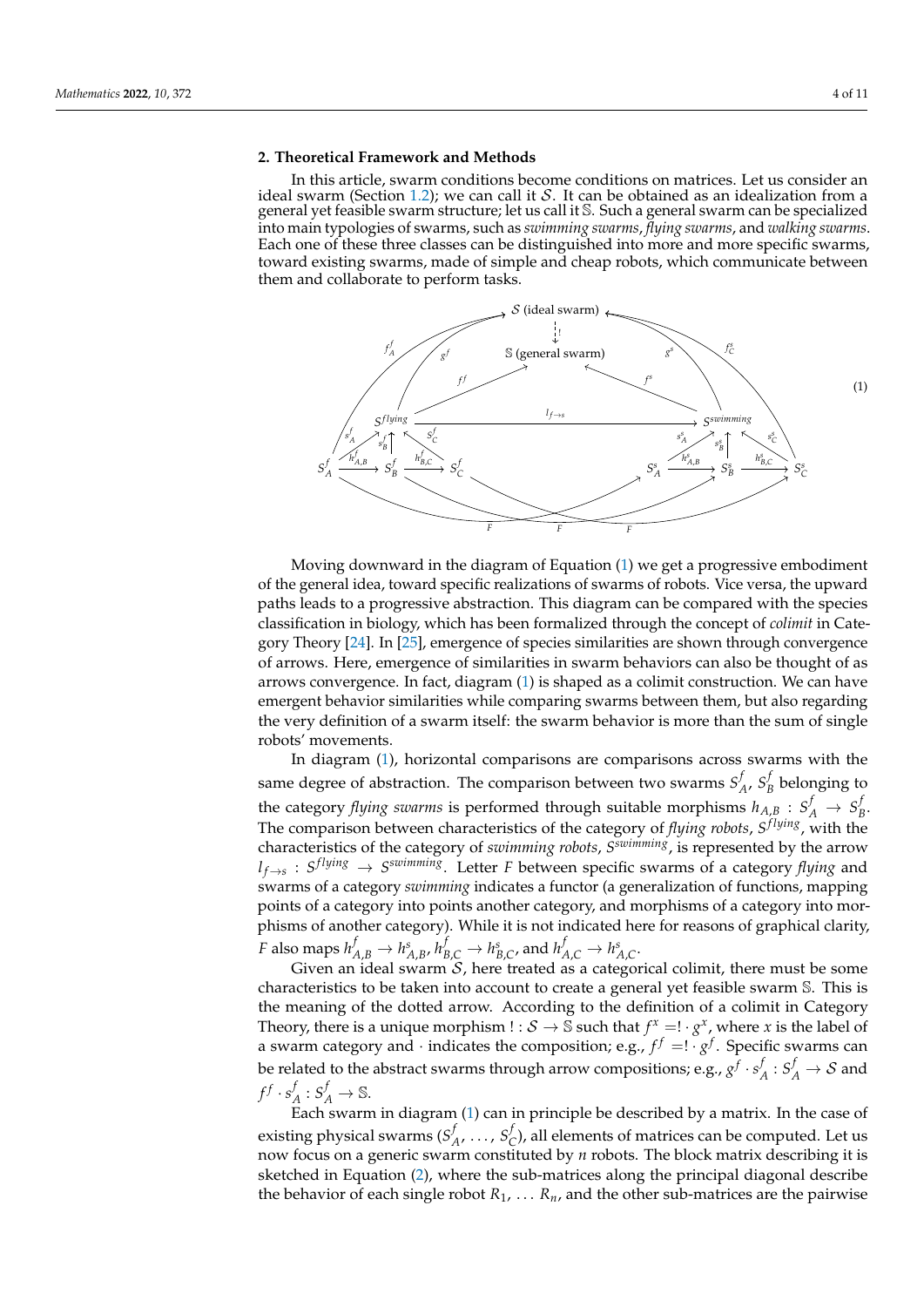interaction terms. If these interaction terms are null matrices, there are no swarm effects. Thus, off-diagonal matrices can remind us of the *coherences* in quantum mechanics, i.e., the off-diagonal terms representing entanglement.

<span id="page-4-0"></span>
$$
S_n = \begin{pmatrix} R_1 & R_1 * R_2 & \dots & R_1 * R_{n-1} & R_1 * R_n \\ R_2 * R_1 & R_2 & \dots & R_2 * R_{n-1} & R_2 * R_n \\ & & \ddots & & \\ & & & \ddots & \\ & & & & \ddots & \\ R_{n-1} * R_1 & R_{n-1} * R_2 & \dots & R_{n-1} & R_{n-1} \\ R_n * R_1 & R_n * R_2 & \dots & R_n * R_{n-1} & R_n \end{pmatrix}
$$
(2)

If there are only  $n = 2$  robots, the matrix is simplified as shown in Equation [\(3\)](#page-4-1):

<span id="page-4-1"></span>
$$
S_2 = \begin{pmatrix} R_1 & R_1 * R_2 \\ R_2 * R_1 & R_2 \end{pmatrix}
$$
 (3)

The matrix  $S_2$  is a block matrix which can be obtained as in Equation  $(4)$ :

<span id="page-4-2"></span>
$$
S_2=\begin{pmatrix}1&0\\0&0\end{pmatrix}\otimes R_1+\begin{pmatrix}0&1\\0&0\end{pmatrix}\otimes (R_1 * R_2)+\begin{pmatrix}0&0\\1&0\end{pmatrix}\otimes (R_2 * R_1)+\begin{pmatrix}0&0\\0&1\end{pmatrix}\otimes R_2, \quad (4)
$$

where ⊗ is the Kronecker product (tensor product) between matrices. The matrices *R*1, *R*<sup>2</sup> describe the behavior of the two isolated robots. The interaction terms  $R_1 * R_2$  and  $R_2 * R_1$ are not equal, because they depend on:

- Signals transmitted from  $R_1$  to  $R_2$  and reactions of  $R_2$  (term  $R_1 * R_2$ ),
- Signals transmitted from  $R_2$  to  $R_1$  and reactions of  $R_1$  (term  $R_2 * R_1$ ), respectively.

How are the interaction terms built? For *R*<sup>1</sup> ∗ *R*2, we may consider the signal robot 1 is transmitting to robot 2, and the reaction of the last one. A possible communication is "where I am, where I go." However, even in a toy model for a swarm it is important to define a task. A task could be, for example, the achievement of a goal, as a target to reach, or as a reward to obtain. (In fact, target search is a classic task for a swarm of robots [\[26\]](#page-10-10)). Thus, in our simple description the signal from a robot provides information on its *position* as a portion of a linear space and its *target* achievement—and thus, the content of the message would be "where I am, what I found." Hereinafter, to take into account an inner uncertainty related to the decision-making autonomy of robots, we formulate a probabilistic approach based on quantum state superposition. Thus, the possible communication scheme from *R*<sup>1</sup> to  $R_2$  could be a matrix as:

$$
\begin{pmatrix}\n\text{place down} & \text{reward no} \\
\text{place up} & \text{reward yes}\n\end{pmatrix},
$$

where each entry is the probability amplitude to have that signal. To enrich this idea, we can add the reaction by  $R_2$ :

<span id="page-4-3"></span>
$$
(R_1 * R_2)(t) = \begin{pmatrix} R_1 \text{ place down}(t_0) & R_1 \text{ reward no}(t_0) \\ R_1 \text{ place up}(t_0) & R_1 \text{ reward yes}(t_0) \\ - & R_2 \text{ place down}(t_1) \end{pmatrix},
$$
(5)

where, to a signal from  $R_1$  at time  $t_0$ , corresponds a position displacement by  $R_2$  at time  $t_1$ . The empty entries correspond to the reward from *R*2, that will be made known by the robot only at  $t_2$ . The term  $R_2 * R_1$  will thus have the same structure. To date, we did not choose a specific framework, because we are interested in creating a general approach, which can be instantiated with simple, interacting robots. In the proposed toy model, we assume to have two simple robots moving back and forth along a line.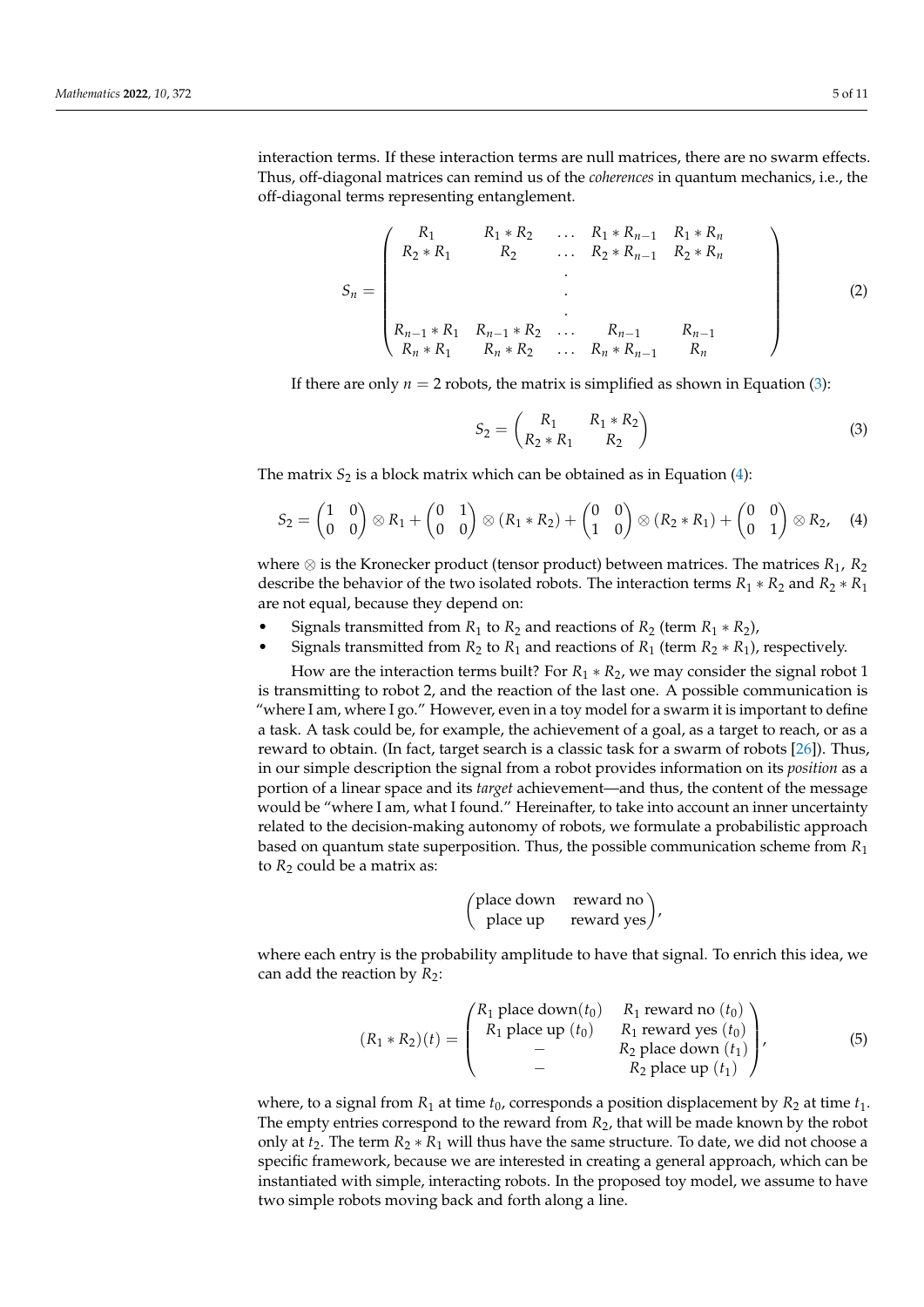Let us now work out a quantitative example. To this aim, we can treat the behavior of each robot as a 2-qubit quantum state, where, for the sake of simplicity, each qubit indicates the superposition of possible states of one-dimensional position (up  $= 1$ , down  $= 0$ ) and of "rewards" as a reached target (yes  $= 1$ , no  $= 0$ ). In total, we have a system with four qubits, that we used for a simulation with IBM simulators and real quantum computers. [\(https://www.ibm.com/quantum-computing/](https://www.ibm.com/quantum-computing/) accessed on 10 December 2021). In Equation [\(6\)](#page-5-1), we indicate probability amplitudes to obtain a specific measure outcome as *α<sup>i</sup>* , *β<sup>i</sup>* , *γ<sup>i</sup>* , *δ<sup>i</sup>* , *i* = 1, 2.

$$
R_1 \rightarrow |q_0(t)\rangle = \alpha_1(t)|0\rangle + \beta_1(t)|1\rangle, \ |q_1(t)\rangle = \gamma_1(t)|0\rangle + \delta_1(t)|1\rangle
$$
  
\n
$$
R_2 \rightarrow |q_2(t)\rangle = \alpha_2(t)|0\rangle + \beta_2(t)|1\rangle, \ |q_3(t)\rangle = \gamma_2(t)|0\rangle + \delta_2(t)|1\rangle
$$
 (6)

<span id="page-5-1"></span>The matrix of Equation [\(5\)](#page-4-3) will then be:

$$
(R_1 * R_2)(t) = \begin{pmatrix} \alpha_1(t_0) & \gamma_1(t_0) \\ \beta_1(t_0) & \delta_1(t_0) \\ - & \alpha_2(t_1) \\ - & \beta_2(t_1) \end{pmatrix}.
$$
 (7)

Let us analyze a possible realization of the scheme of communication/reaction building a reversible logic gate. The logic behind the truth tables in Table [1](#page-5-0) is the following. At time  $t_0$ , if  $R_1$  is in position up ( $q_0 = 1$ ) and it gets the reward ( $q_1 = 1$ ), then  $R_2$  reaches it at  $t_1$ , independently from its former position. However, if  $R_1$  does not get the reward ( $q_1 = 0$ ), then  $R_2$  explores the space down ( $q_2 = 0$ ). Same reasoning if the starting position is the inverse. Then, the roles of  $R_1$  and  $R_2$  are exchanged at  $t_2$  and  $t_3$ . (Time in quantum gates is simultaneous, while we know that a robot, received the communication from the other one, implements the decision to change the position or keep it in the following time instant). The permutation matrix associated with Table [1](#page-5-0) is presented in Equation  $(8)$ , with quantum states ordered as 00, 01, 10, 11.

<span id="page-5-0"></span>**Table 1.** Truth tables (reversible equivalents of XNOR gates), representing the interaction between robot 1, *R*<sup>1</sup> (*q*0: position, *q*<sup>1</sup> : reward) and robot 2, *R*<sup>2</sup> (*q*2: position, *q*3: reward). At the beginning (left table),  $R_1$  communicates its position (down/up) and reward (no/yes); then it waits, and, according to its information,  $R_2$  reaches  $R_1$  or not (when  $R_2$  reaches  $R_1$ ,  $q_2$  becomes equal to  $q_0$ ). Then (right table), we have the symmetric situation, where  $R_2$  communicates position and reward, and  $R_1$  decides to reach it nor not (if  $R_1$  reaches  $R_2$ ,  $q_0$  becomes equal to  $q_2$ ). Equation [\(8\)](#page-5-2) shows the corresponding permutation matrix.

|                | Gate $t_0 \rightarrow t_1$ |       |                |       | Gate $t_1 \rightarrow t_2$ |                |                |  |
|----------------|----------------------------|-------|----------------|-------|----------------------------|----------------|----------------|--|
|                | input                      |       | output         |       | input                      |                | output         |  |
| q <sub>0</sub> | $q_1$                      | $q_0$ | q <sub>2</sub> | $q_2$ | q <sub>3</sub>             | q <sub>2</sub> | q <sub>0</sub> |  |
| 0              |                            |       |                |       |                            |                |                |  |
|                |                            |       |                |       |                            |                |                |  |
|                |                            |       |                |       |                            |                |                |  |
|                |                            |       |                |       |                            |                |                |  |
|                |                            |       |                |       |                            |                |                |  |

<span id="page-5-2"></span>
$$
\begin{pmatrix}\n0 & 1 & 0 & 0 \\
1 & 0 & 0 & 0 \\
0 & 0 & 1 & 0 \\
0 & 0 & 0 & 1\n\end{pmatrix}
$$
\n(8)

The matrix in Equation [\(9\)](#page-6-0) shows the Toffoli gate, exploited to implement our proposed gate. The Toffoli gate is a reversible quantum gate, which takes two inputs and gives one output. It is often indicated as  $ccx$ , that is, a not  $(x)$  with two conditions. Figure [1](#page-6-1) shows the considered quantum circuit.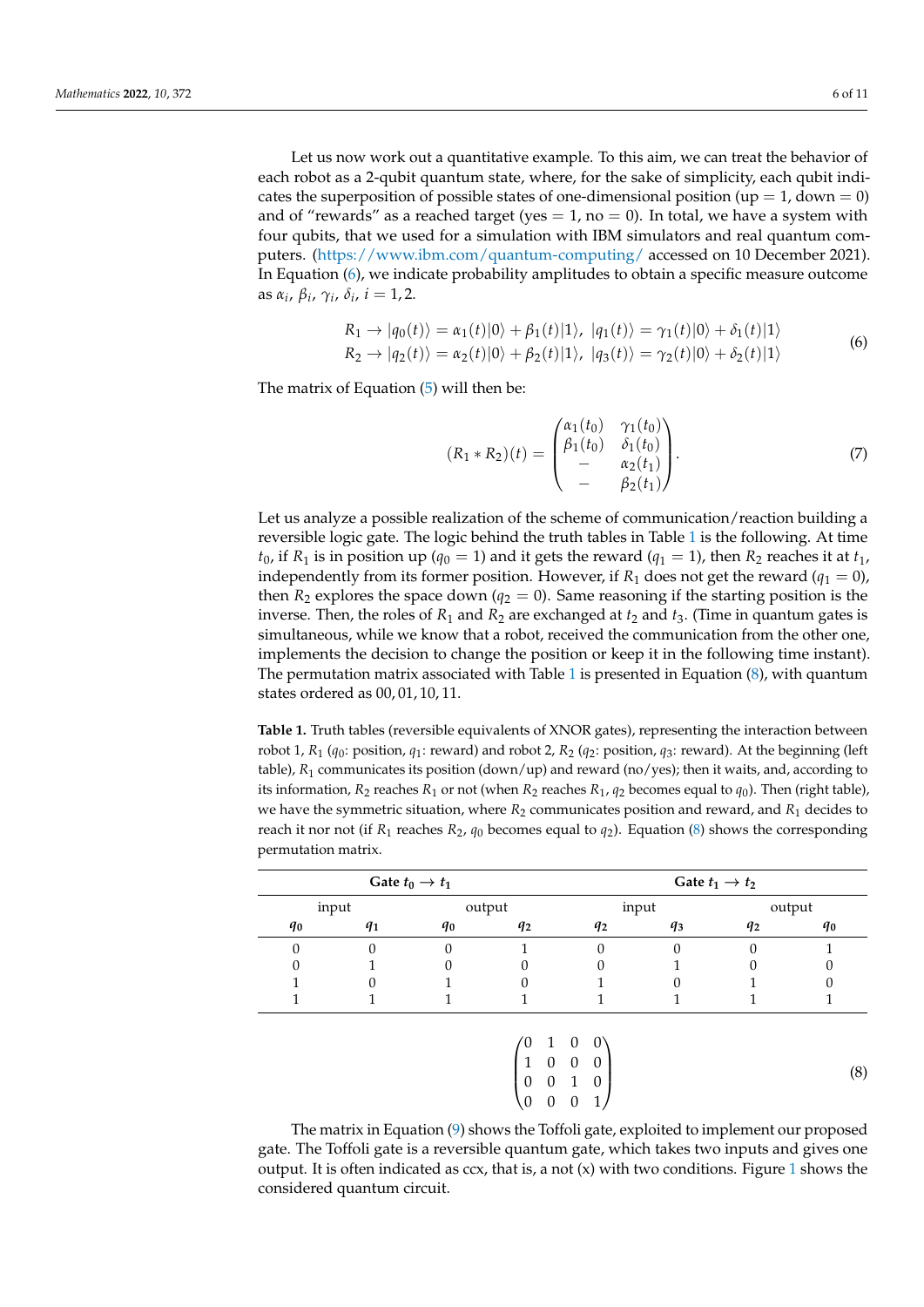<span id="page-6-1"></span><span id="page-6-0"></span>

**Figure 1.** The considered quantum circuit for  $|q_0\rangle = \frac{1}{\sqrt{2}}$  $\frac{1}{2}|0\rangle + \frac{1}{\sqrt{2}}$  $\frac{1}{2}$ |1}, | $\ket{q_1} = \sqrt{\frac{2}{3}} \ket{0} + \frac{1}{\sqrt{3}}$  $\frac{1}{3}|1\rangle$ . Changing the initializations of  $q_0$  and  $q_1$  through suitable  $R_y$  gates, we can span the different cases.

In Section [3,](#page-7-0) we show our results, obtained through the interface IBM Quantum Composer [\(https://quantum-computing.ibm.com/composer/](https://quantum-computing.ibm.com/composer/) accessed on 10 December 2021), an open computing environment, with simulators and quantum computers which can be accessed remotely. Real IBM quantum computers allow up to five qubits.

Because it was not possible to change probabilities directly in Quantum Composer, we created the Qiskit [\(https://qiskit.org/](https://qiskit.org/) accessed on 10 December 2021) code and then exported the code lines in QASM, the coding environment required for Quantum Composer. In this way, each specific probability amplitude was obtained as a special quantum gate *Ry*; e.g., initial\_state = [0.5, 0.5] (that is,  $\frac{1}{\sqrt{2}}$  $\frac{1}{2}|0\rangle + \frac{1}{\sqrt{2}}$  $\mathbb{E}_{\overline{2}}|1\rangle$ ) was written as  $R_{y}(\frac{\pi}{2})$ . This particular state can also be obtained with a Hadamard gate acting on  $|0\rangle$ . In the following, we present our code. The state  $|1\rangle$  is obtained through a Not gate as  $x|0\rangle$ , because states in Quantum Composer are initialized to 0 by default. In the code, if both  $|q_0\rangle$  and  $|q_1\rangle$  are  $|0\rangle$  (indicating position 0 and failure to reach the target, respectively), then  $|q_2\rangle$  is flipped to  $|1\rangle$ , that is,  $R_2$ goes to position 1. If both  $|q_0\rangle$  and  $|q_1\rangle$  are  $|1\rangle$  (indicating position 1 and success in reaching the target, respectively), then  $|q_2\rangle$  is flipped to  $|1\rangle$  as well. This second effect is obtained by adding Not gates (x) before qubits  $|q_0\rangle$  and  $|q_1\rangle$ . If  $|q_0\rangle$  and  $|q_1\rangle$  are different between them, then  $|q_2\rangle$  remains in the default state  $|0\rangle$ .

```
OPENQASM 2.0;
include ''qelib1.inc'';
qreg q[3];
creg c[1]; //classic qubit for the measure
//states are initialized as 0 by default.
ry(pi/2) q[0]; // to obtain 0.5, 0.5 as amplitudes
//x q[1]; // to obtain input amplitude 0.0, 1.0, that is, eigenstate |1\ranglery(1.2309594) q[1]; // for input amplitudes 0.7, 0.3
// 1.9106332 for input amplitudes 0.3, 0.7
barrier q[0], q[1], q[2];
ccx q[0], q[1], q[2];
x q[0];
x q[1];
ccx q[0], q[1], q[2];
x q[0];
x q[1];
barrier q[0], q[1], q[2];
measure q[2] \rightarrow c[0];
```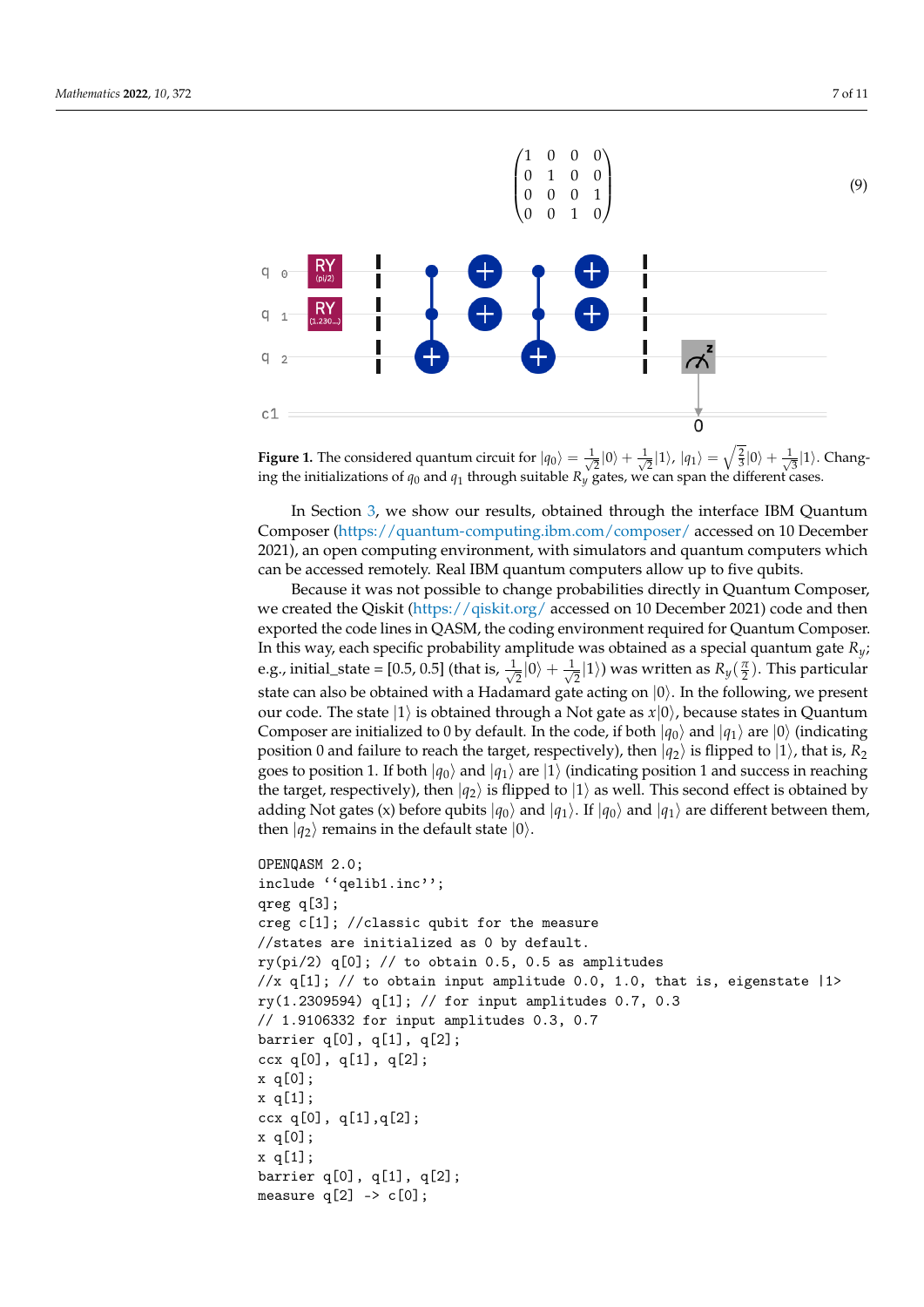# <span id="page-7-0"></span>**3. Results**

The dataset used in the experiment is summarized in Table [2.](#page-8-0) To replicate the experiment, it is sufficient to create an account on IBM Quantum [\(https://www.ibm.com/](https://www.ibm.com/quantum-computing/) [quantum-computing/](https://www.ibm.com/quantum-computing/) accessed on 10 December 2021), open a Quantum Composer new file, type the given code, and customize the initial states according to the  $|q_0\rangle$ ,  $|q_1\rangle$  entries in Table [1.](#page-5-0) In IBM Quantum Composer, states are initialized by default as  $|0\rangle$ . To have  $|1\rangle$ , it is sufficient to use a NOT gate:  $x|0\rangle=|1\rangle.$  To have the  $1/\sqrt{2}$  superposition of  $0$  and  $1,$ one can use the Hadamard gate H or the  $R_\nu(\pi/2)$  gate. To obtain the other combinations, it is necessary to opportunely change the angle of the  $R_y(\theta)$  gate. Then, one can hit the "Setup and Run" command, selecting one of the quantum computers available or one of the simulators, and waiting in a queue for the required time. The obtained values can slightly fluctuate because of quantum error, and because of the very nature of quantum world: probabilistic. No other parameters are required in this experiment. We tested the following combinations of initial states:

$$
|q_{0}\rangle = |1\rangle, \t |q_{1}\rangle = |1\rangle;
$$
  
\n
$$
|q_{0}\rangle = |1\rangle, \t |q_{1}\rangle = |0\rangle;
$$
  
\n
$$
|q_{0}\rangle = \frac{1}{\sqrt{2}}|0\rangle + \frac{1}{\sqrt{2}}|1\rangle, \t |q_{1}\rangle = |0\rangle;
$$
  
\n
$$
|q_{0}\rangle = \frac{1}{\sqrt{2}}|0\rangle + \frac{1}{\sqrt{2}}|1\rangle, \t |q_{1}\rangle = |1\rangle;
$$
  
\n
$$
|q_{0}\rangle = |0\rangle, \t |q_{1}\rangle = \sqrt{\frac{2}{3}}|0\rangle + \frac{1}{\sqrt{3}}|1\rangle;
$$
  
\n
$$
|q_{0}\rangle = |1\rangle, \t |q_{1}\rangle = \sqrt{\frac{2}{3}}|0\rangle + \sqrt{\frac{2}{3}}|1\rangle;
$$
  
\n
$$
|q_{0}\rangle = |0\rangle, \t |q_{1}\rangle = \frac{1}{\sqrt{3}}|0\rangle + \sqrt{\frac{2}{3}}|1\rangle;
$$
  
\n
$$
|q_{0}\rangle = |1\rangle, \t |q_{1}\rangle = \frac{1}{\sqrt{3}}|0\rangle + \sqrt{\frac{2}{3}}|1\rangle;
$$
  
\n
$$
|q_{0}\rangle = \frac{1}{\sqrt{2}}|0\rangle + \frac{1}{\sqrt{2}}|1\rangle, \t |q_{1}\rangle = \sqrt{\frac{2}{3}}|0\rangle + \frac{1}{\sqrt{3}}|1\rangle;
$$
  
\n
$$
|q_{0}\rangle = \frac{1}{\sqrt{2}}|0\rangle + \frac{1}{\sqrt{2}}|1\rangle, \t |q_{1}\rangle = \sqrt{\frac{2}{3}}|0\rangle + \sqrt{\frac{2}{3}}|1\rangle.
$$

In Table [2,](#page-8-0) we compare the outcomes obtained with IBM simulators and IBM quantum computers. With the quantum computer, the results are mostly as expected, but the noise is high; the simulators give a result that perfectly matches theoretical expectations.

A case of particular interest are the eigenstates, to measure the amount of possible quantum noise, and the case with random position of  $R_1$  ( $|q_0\rangle$  with 50% of chances to be in 0 and to be in 1), and maximal certitude on the reward information ( $|q_1\rangle$  with 100% of chances to be in 1 and 0% to be in 0, or vice versa).

Results with real quantum computers can differ according to the chosen machine, and they present a higher noise. The noise is particularly evident when we tested  $q_0$ ,  $q_1$ as eigenstates. The simulator gave us all the outcomes of *q*<sup>2</sup> as 0 or as 1, as expected from Table [1,](#page-5-0) while the quantum computer also presented a non-zero population of the unexpected outcome. Each run of the code gave 1024 shots of measurements. Fluctuations at each run of the code, not displayed here, are present for both typologies of computing devices.

It is not possible to carry out a comparison with other methods, because the proposed methodology is new. To the best of our knowledge, the only case of a close-related research is the application proposed by Koukam et al. [\[18\]](#page-10-2), where an IBM Quantum computer has been used for a reactive agent. In their study, a single robot (and not a swarm) modifies its behavior according to the external information recovered through suitable sensors.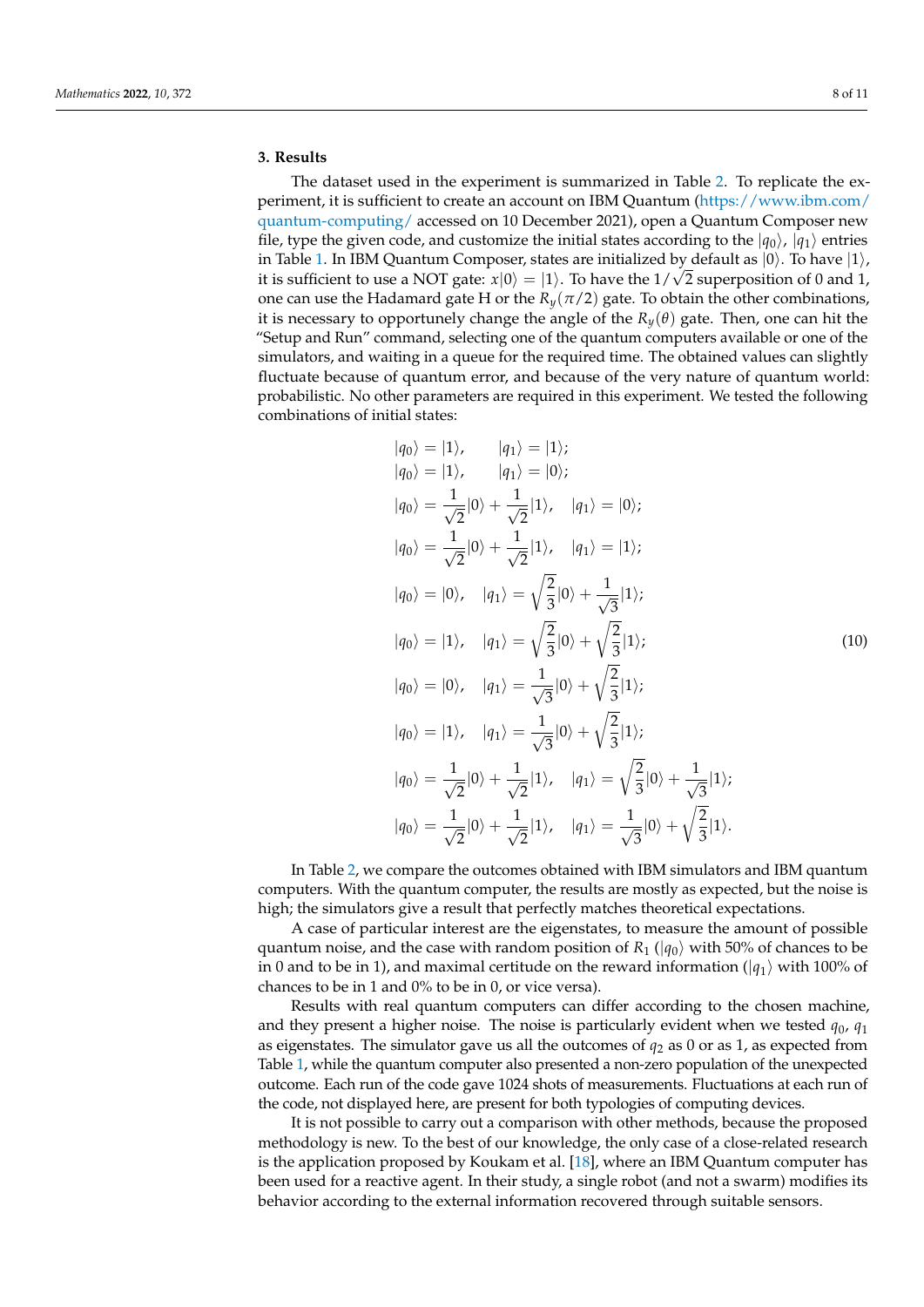| $ q_0\rangle$                                               | $ q_1\rangle$                                               | $ q_2\rangle$ (Expected) | Counts for 0, 1    | Device           |
|-------------------------------------------------------------|-------------------------------------------------------------|--------------------------|--------------------|------------------|
| $ 1\rangle$                                                 | $ 1\rangle$                                                 | $\mathbf{1}$             | 0;1024<br>455; 569 | $\mathbf S$<br>C |
| $ 1\rangle$                                                 | $ 0\rangle$                                                 | $\mathbf{0}$             | 1024;0<br>527; 497 | $\mathbf S$<br>C |
| $\frac{1}{\sqrt{2}} 0\rangle + \frac{1}{\sqrt{2}} 1\rangle$ | $ 1\rangle$                                                 | uncertain                | 494; 530           | $\mathbf S$      |
|                                                             |                                                             |                          | 502; 522           | C                |
| $\frac{1}{\sqrt{2}} 0\rangle + \frac{1}{\sqrt{2}} 1\rangle$ | $ 0\rangle$                                                 | uncertain                | 527; 497           | $\mathbf S$      |
|                                                             |                                                             |                          | 431; 593           | $\mathsf{C}$     |
| $ 0\rangle$                                                 | $\sqrt{\frac{2}{3}} 0\rangle + \frac{1}{\sqrt{3}} 1\rangle$ | $\boldsymbol{0}$         | 686; 338           | $\mathbf S$      |
|                                                             |                                                             |                          | 531; 493           | C                |
| $ 1\rangle$                                                 | $\sqrt{\frac{2}{3}} 0\rangle + \frac{1}{\sqrt{3}} 1\rangle$ | $\mathbf{0}$             | 702; 322           | $\mathbf S$      |
|                                                             |                                                             |                          | 570; 414           | $\mathsf{C}$     |
| $ 0\rangle$                                                 | $\frac{1}{\sqrt{3}} 0\rangle + \sqrt{\frac{2}{3}} 1\rangle$ | $\mathbf{1}$             | 315; 709           | S                |
|                                                             |                                                             |                          | 452; 572           | C                |
| $ 1\rangle$                                                 | $\frac{1}{\sqrt{3}} 0\rangle + \sqrt{\frac{2}{3}} 1\rangle$ | $\mathbf{1}$             | 335; 669           | S                |
|                                                             |                                                             |                          | 376; 648           | C                |
| $\frac{1}{\sqrt{2}} 0\rangle + \frac{1}{\sqrt{2}} 1\rangle$ | $\sqrt{\frac{2}{3}} 0\rangle + \frac{1}{\sqrt{3}} 1\rangle$ | uncertain                | 518; 506           | $\mathbf S$      |
|                                                             |                                                             |                          | 351; 673           | C                |
| $\frac{1}{\sqrt{2}} 0\rangle + \frac{1}{\sqrt{2}} 1\rangle$ | $\frac{1}{\sqrt{3}} 0\rangle + \sqrt{\frac{2}{3}} 1\rangle$ | uncertain                | 508; 516           | $\mathbf S$      |
|                                                             |                                                             |                          | 433; 591           | C                |

<span id="page-8-0"></span>**Table 2.** Comparisons of measurement outcomes for 1024 shots of the code. S indicates the simulator; C stands for a real quantum computer located in Bogotà, Colombia.

# <span id="page-8-1"></span>**4. Discussion and Conclusions**

In this article, we started from theoretical considerations on swarms of robots, from ideal, abstract swarms down to typologies of swarms with specific existing realizations. We proposed a matrix description of a generic swarm, trying to connect the action of each single robot with the overall behavior. The proposed swarm matrix is a block matrix with sub-matrices indicating the motion of single robots, and off-diagonal blocks representing pairwise interaction terms, with signals from the *i*-th robot and behavioral response for the *j*-th robot. Aiming to shape an example of these interaction terms, we exploit the basics of quantum computing to work out a toy model with four qubits, implementing it through IBM computational resources and analyzing the obtained results.

The presented results provide information regarding output states' likelihood. This information is related to the decision-making outcomes in a toy 2-robot swarm. The input represents incoming information from the first robot, and the output indicates the behavioral response from the second robot. The proposed quantum circuit acts as an overall gate, corresponding to an interaction term at time *t* in the proposed matrix representation. The interaction terms model local behaviors related to global behaviors through the proposed matrix.

Let us briefly analyze the pros and cons of the proposed strategy. The cons are mainly related to technological limitations: IBM Quantum computers are freely available only up to five qubits, while IBM Quantum simulators are available up to 32, 63, 100 and, very recently (after the submission of this article), 5000 qubits. The pros include computational power of quantum computing, proved for classic problems such as integer factorization, and generalization power of the proposed theoretical framework. In fact, we can consider robot interactions as instances of social behaviors, be they of people, animals,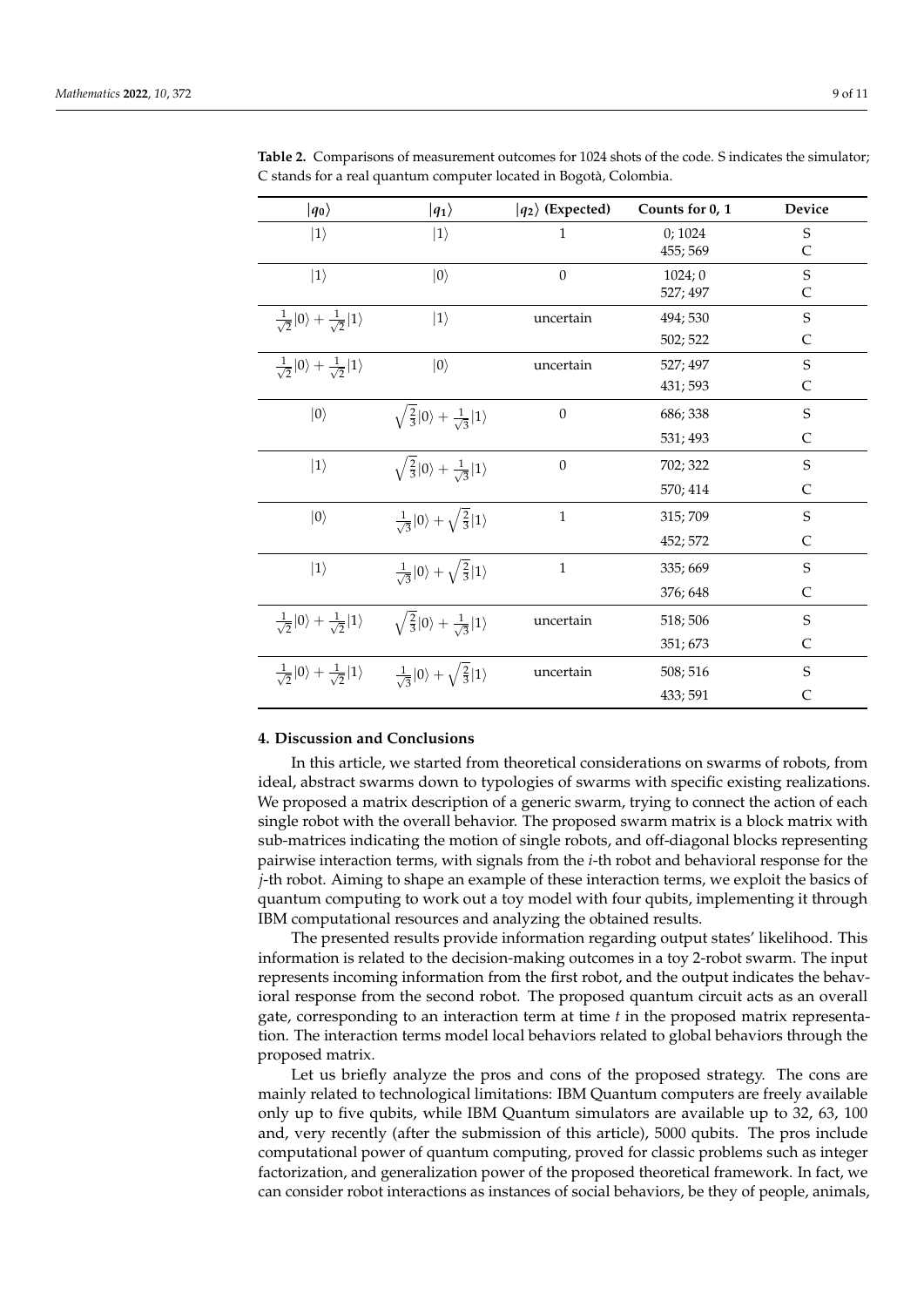or neuronal entities. Thus, the proposed methodology is not limited to robots: it can instead be applied to interactions amongst multiple entities, constituting complex systems with an emergent behavior.

Future developments of the proposed research will involve the construction of more complex models, with a higher number of qubits, describing more degrees of freedom of robots. From the conceptual level, additional degrees of freedom can help us model more and more complex group behaviors, also imitating aspects of natural swarm scenarios [\[1,](#page-9-0)[2\]](#page-9-1). Another point to be addressed in future research is map building as an effect of memory where robots explore their environment looking for the target. Further research can draw upon existing studies on agent-based decision-making [\[27\]](#page-10-11), localization and map building developed for single [\[28\]](#page-10-12) and multiple robots [\[29,](#page-10-13)[30\]](#page-10-14), to build a theoretical unification and envisage a *quantum perspective* on swarms, also exploiting quantum computing computational resources.

**Author Contributions:** Conceptualization, M.M., V.S., and A.C.; methodology, M.M. and V.S.; software, M.M.; validation, M.M.; formal analysis, M.M.; investigation, M.M., V.S. and A.C.; resources, A.C.; data curation, M.M., V.S. and A.C.; writing—original draft preparation, M.M.; writing—review and editing, M.M., V.S. and A.C.; visualization, M.M.; supervision, V.S. and A.C.; project administration, A.C. and V.S.; funding acquisition, A.C. and V.S. All authors have read and agreed to the published version of the manuscript.

**Funding:** The research leading to these results takes place within the framework of the project "ARES, Autonomous Robotics for the Extended Ship," funded by the Italian Ministry of University and Research under grant agreement ARS01\_00682.

**Data Availability Statement:** The data presented in this study are openly available in GitHub: <https://github.com/medusamedusa/quantum-world> (accessed on 10 December 2021).

**Conflicts of Interest:** The authors declare no conflict of interest.

### **References**

- <span id="page-9-0"></span>1. Delcourt, J.; Bode, N.W.; Denoöel, M. Collective Vortex Behaviors: Diversity, Proximate, and Ultimate Causes of Circular Animal Group Movements. *Q. Rev. Biol.* **2016**, *91*, 1–24. [\[CrossRef\]](http://doi.org/10.1086/685301) [\[PubMed\]](http://www.ncbi.nlm.nih.gov/pubmed/27192777)
- <span id="page-9-1"></span>2. Hemelrijk, C.H.; Hildenbrandt, H. Schools of fish and flocks of birds: Their shape and internal structure by self-organization. *Interface Focus* **2012**, *2*, 726–737. [\[CrossRef\]](http://dx.doi.org/10.1098/rsfs.2012.0025) [\[PubMed\]](http://www.ncbi.nlm.nih.gov/pubmed/24312726)
- <span id="page-9-2"></span>3. Hamann, H. *Swarm Robotics: A Formal Approach*; Springer: Cham, Switzerland, 2018.
- <span id="page-9-14"></span>4. Dorigo, M.; Theraulaz, G.; Trianni, V. Swarm Robotics: Past, Present, and Future [Point of View]. *Proc. IEEE* **2021**, *109*, 1152–1165. Available online: <https://hal.archives-ouvertes.fr/hal-03362874/document> (accessed on 10 December 2021 ). [\[CrossRef\]](http://dx.doi.org/10.1109/JPROC.2021.3072740)
- <span id="page-9-3"></span>5. Schranz, M.; Umlauft, M.; Sende, M.; Elmenreich, W. Swarm Robotic Behaviors and Current Applications. *Front. Robot. AI* **2020**, *7*, 36. [\[CrossRef\]](http://dx.doi.org/10.3389/frobt.2020.00036) [\[PubMed\]](http://www.ncbi.nlm.nih.gov/pubmed/33501204)
- <span id="page-9-4"></span>6. Eberhart, R.; Shi, Y.; Kennedy, J. *Swarm Intelligence*; The Morgan Kaufmann Series in Artificial Intelligence; Morgan Kaufman: Burlington, MA, USA, 2001.
- <span id="page-9-5"></span>7. Bishop, J.M. Stochastic Searching Networks. In Proceedings of the 1st IEEE Conference Artificial Neural Networks, London, UK, 16–18 October 1989. Available online: <http://www.reading.ac.uk/web/files/sse/sds-ssn.pdf> (accessed on 10 December 2021 ).
- <span id="page-9-6"></span>8. Dorigo, M.; Birattari, M.; Stutzle, T. Ant colony optimization. *IEEE Comput. Intell. Mag.* **2001**, *4*, 28–39.
- <span id="page-9-7"></span>9. Rosenberg, J.L. Human Swarms, a real-time method for collective intelligence. In Proceedings of the European Conference on Artificial Life, York, UK, 20–24 July 2015; pp. 658–659.
- <span id="page-9-8"></span>10. Dong, X.; Sitti, M. Controlling two-dimensional collective formation and cooperative behavior of magnetic microrobot swarms. *Int. J. Robot. Res.* **2020**, *39*, 5. Available online: [https://journals.sagepub.com/doi/full/10.1177/0278364920903107]( https://journals.sagepub.com/doi/full/10.1177/0278364920903107) (accessed on 10 December 2021 ). [\[CrossRef\]](http://dx.doi.org/10.1177/0278364920903107)
- <span id="page-9-9"></span>11. Preskill, J. Quantum computing 40 years later. In *Feynman Lectures on Computation*, 2nd ed.; Hey, A.J.G., Ed.; Taylor & Francis Group: Abingdon, UK, 2021.
- <span id="page-9-10"></span>12. Stolze, J.; Suter, D. *Quantum Computing: A Short Course from Theory to Experiment*; Wiley: Weinheim, Germany, 2004.
- <span id="page-9-11"></span>13. Wichert, A. *Principles of Quantum Artificial Intelligence*; World Scientific: Singapore, 2020.
- <span id="page-9-12"></span>14. Sabra, A.; Fung, W.-K. A Fuzzy Cooperative Localisation Framework for Underwater Robotic Swarms. *Sensors* **2020**, *20*, 5496. [\[CrossRef\]](http://dx.doi.org/10.3390/s20195496)
- <span id="page-9-13"></span>15. Nădăban, S. From Classical Logic to Fuzzy Logic and Quantum Logic: A General View. *Int. J. Comput. Commun. Control.* 2021, 16, 1841–9836. [\[CrossRef\]](http://dx.doi.org/10.15837/ijccc.2021.1.4125)